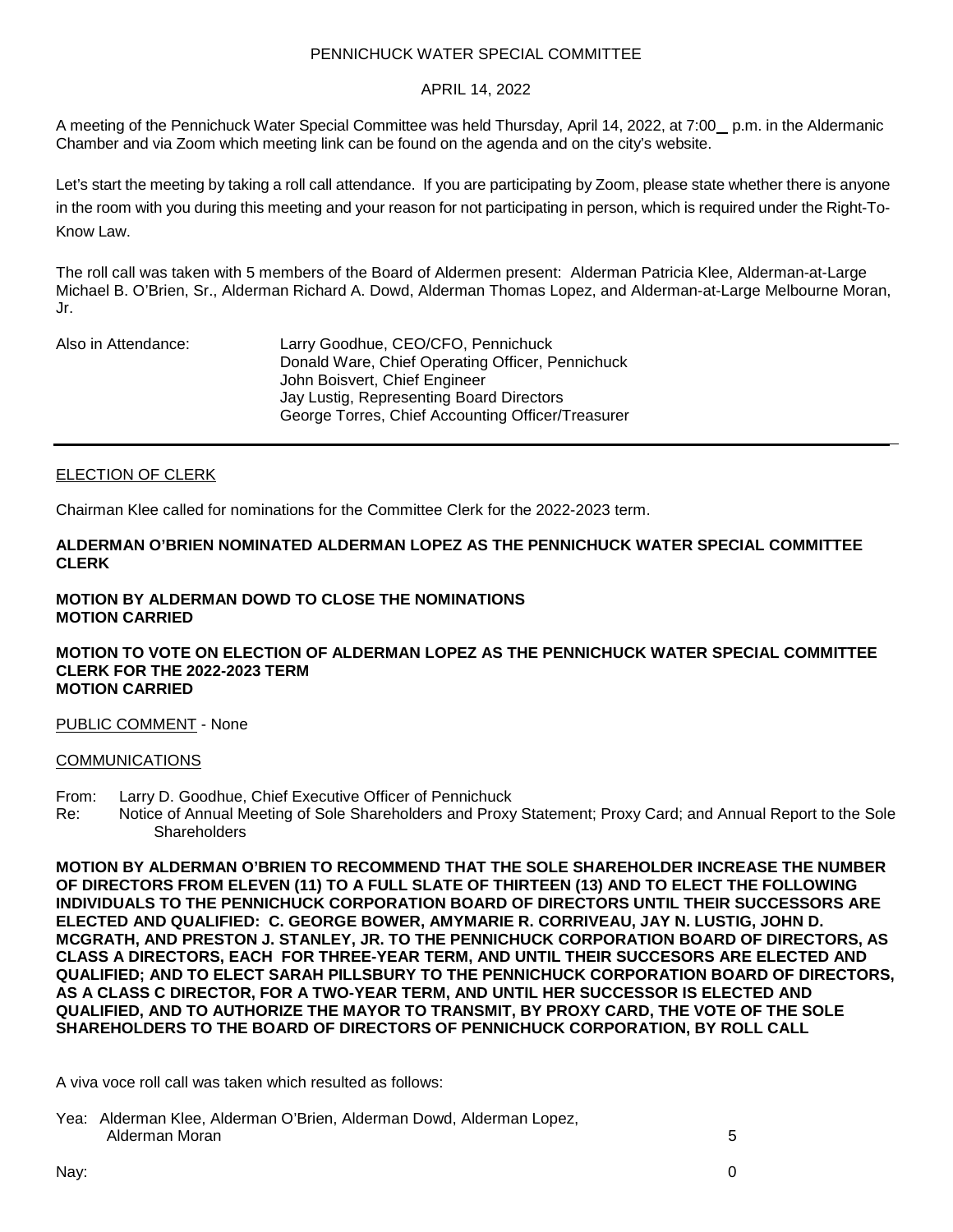# **MOTION CARRIED**

- From: Larry D. Goodhue, Chief Executive Officer of Pennichuck
- Re: Pennichuck's Audited Consolidated Financial Statements for years ended December 31, 2021 and December 31, 2020

### *There being no objection, Chairman Klee accepted the communications and placed them on file and waive the reading.*

### GENERAL DISCUSSION

#### Alderman Dowd

Do we want to give Mr. Goodhue an opportunity to speak to what's going on?

#### Chairman Klee

Yes. Thank you very much. Mr. Goodhue - and I apologize for kind of fumbling through this. It's my first time at Chair and this and this one is a little unique in this meeting.

#### Larry Goodhue, CEO/CFO, Pennichuck

Sure. Thank you and I appreciate that. This activity tonight is something we only do once a year. So it's easy to say okay what is it we need to do again and just voted on. You know we have an annual shareholder meeting coming up on May  $7<sup>th</sup>$ . It's at nine o'clock in the morning. It is being held in our distribution facilities on the highway and we welcome anyone to attend that meeting. We've got a fairly significant room there. So we have adequate spacing to hold the meeting in a live setting with adequate social distancing deployed during the course of that meeting.

Voting tonight to elect and/or re-elected some Directors. As it was indicated in the vote, it takes our slate of Directors up to the full slate of 13 for our current By Laws. One of the Directors is a Nashua resident meeting the requirements of the five seats that need to be filled by Nashua Directors and want at per say at large director. So we're a fully fitted Board once this is actually voted at the meeting.

One of the new Directors is being added to the Class A Directors are one to a Class C such that we have fairly equal distribution between the three classes of Directors (inaudible) board such that they have expiring terms on an annual basis and three successive years. So that's why one is being added to a two (inaudible) and will be up for re-election in two years based on the class that they're being put into at this time.

Also, I submitted to you communications and applications - the annual report to the sole shareholder, which is an unaudited report of the results of operation incorporation for the year just concluded, as well as certain dialogue and communication in a written form for the shareholder to keep you fully apprised of activities going on at the company not just from a financial perspective but also just certain things as far as significant capital projects that have been completed, various things relative to our corporate governance relative to our relationship.

And then a separate communication was the audited financial statements transmitted to you. Those were done in two separate communications this year. It is a new precedent that will be going forward because the Financial Accounting Standards Board, or FASB, passed some new regulations this year that if we sent them to you in every part of the communication we sent to, it would have been subject to a full audit and we didn't feel that it was worthwhile to spend time on something other than our audited financial statements have been transmitted to you. So hence the two communications.

### Chairman Klee

Excuse me Mr. Goodhue, you cut at one point so I just want to reiterate something. I know that you said - what you said is if you had put the documents in as one, it would have had to been a full audit. The as one kind of bleeped out there for a bit so I just want to make sure that we get that on the record.

### Larry Goodhue, CEO/CFO, Pennichuck

In the communication to you would have been subject to audit, which is contrary to the objectives of a financial audit that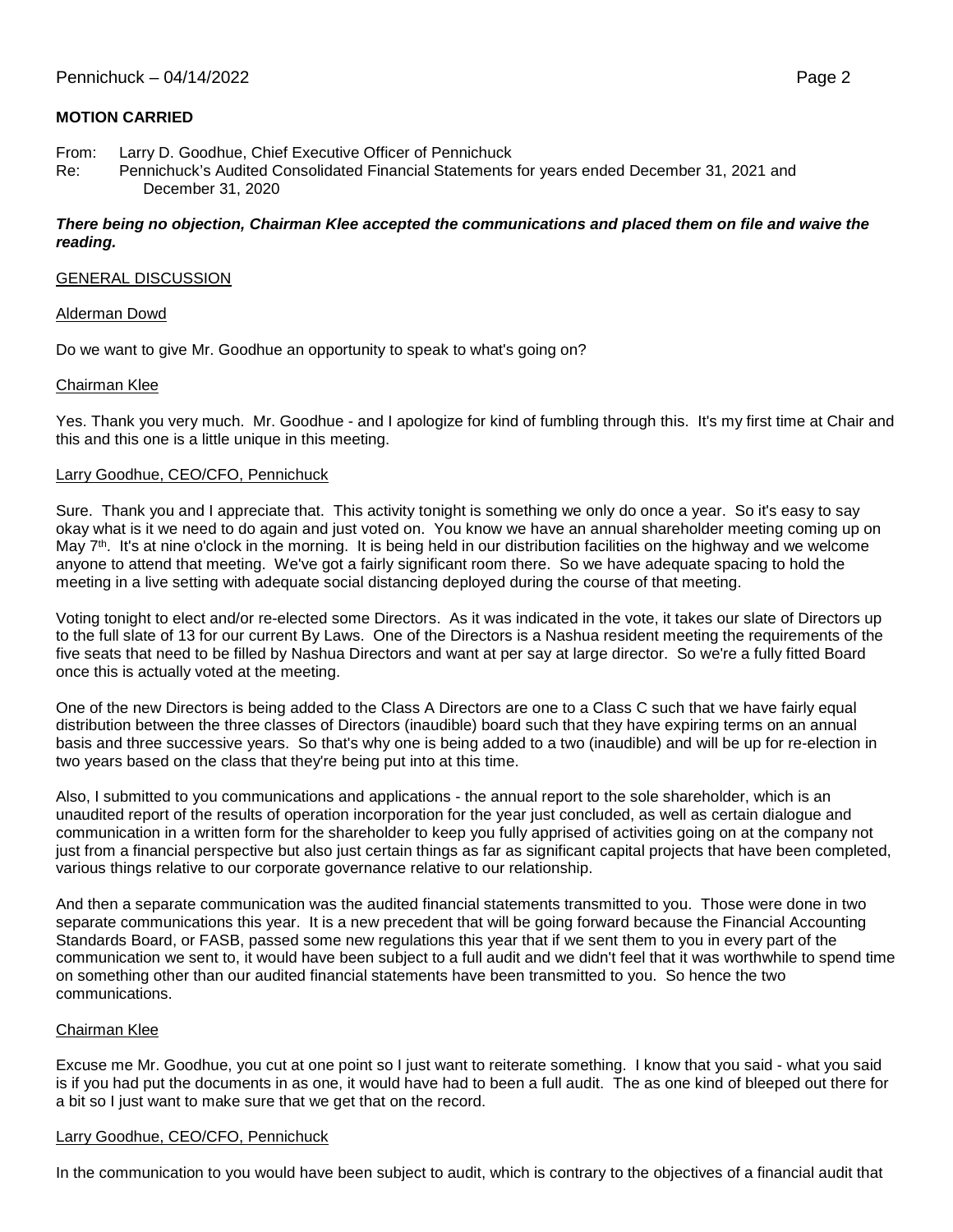# Pennichuck – 04/14/2022 Page 3

need to be done once a year to audit the financial statements of the corporation for reasonableness, and accuracy, on a material basis. And so that's why there are two separate communications this year and will be so on a going forward basis.

I don't know if you had any specific questions relative to the annual report, the audited financial statements as both myself and Mr. Torres, who is our Chief Accounting Officer and Treasurer are on the line or if you had any specific questions about the nomination process in our corporate governance process as Mr. Lustig here is a representative of the Board of Directors and a member of that committee that (inaudible) Governance and Nominating Committee (inaudible) ready to give any color that you would like relative to that aspect.

And then of course, we've got other members on the line who can talk about certain things that happened in the last year of material nature, one of which is that there's a little tank that we built up on a hill in the Kessler Farm area of Nashua that I think (inaudible) can talk about and (inaudible) can answer any questions operationally that you might have.

# John Boisvert, Chief Engineer

Sure thing, Larry. This is John Boisvert for the record. And Alderman Dowd probably has seen it more recently than me. I haven't been by it in about a week or so. But the finish (inaudible) taking place on that tank, I believe, if it hasn't started already within the next week they'll start to add the final (inaudible) to that. It will be (inaudible). It's hard to imagine a tank that size that they're actually going to paint by hand and rollers. So there'll be an army of (inaudible) up there painting that tank. After that, it's fully in service, functioning, doing what it was supposed to do, happy with the conclusions, and this is going to be getting into the time in the year when the site can be restored - the tree plantings and all the other things that are associated with that tank will be done. So hopefully things are progressing and will be wrapping up fairly quickly.

# Larry Goodhue, CEO/CFO, Pennichuck

Thank you, Mr. Boisvert.

# Alderman Dowd

I just went by it tonight. They haven't started painting it yet. It's probably because it was going rain but as soon as they get a couple of nice days in a row, they'll be out there with a three inch roller.

### Larry Goodhue, CEO/CFO, Pennichuck

Right. We want it to be a solid color, not a streaked color Alderman Dowd. So you're right, absolutely.

### Alderman Dowd

Hopefully not rust color.

# Larry Goodhue, CEO/CFO, Pennichuck

Yes, yes. Are there any specific questions that anybody has? Again, we've got people here. We'd love to be able to communicate to you as the shareholder (inaudible) represents the Board of Aldermen, who represents the city as the shareholder and it is our goal when we meet with you to be as fully communicative and transparent as we possibly can give you information about the operations of the water company.

### Chairman Klee

Okay, Alderman Lopez has a question and then I have a question for you.

# Alderman Lopez

Only a slightly tongue in cheek question. But you guys want to borrow my rechargeable sprayer because you save a lot on the amount of paint that you use when you use those.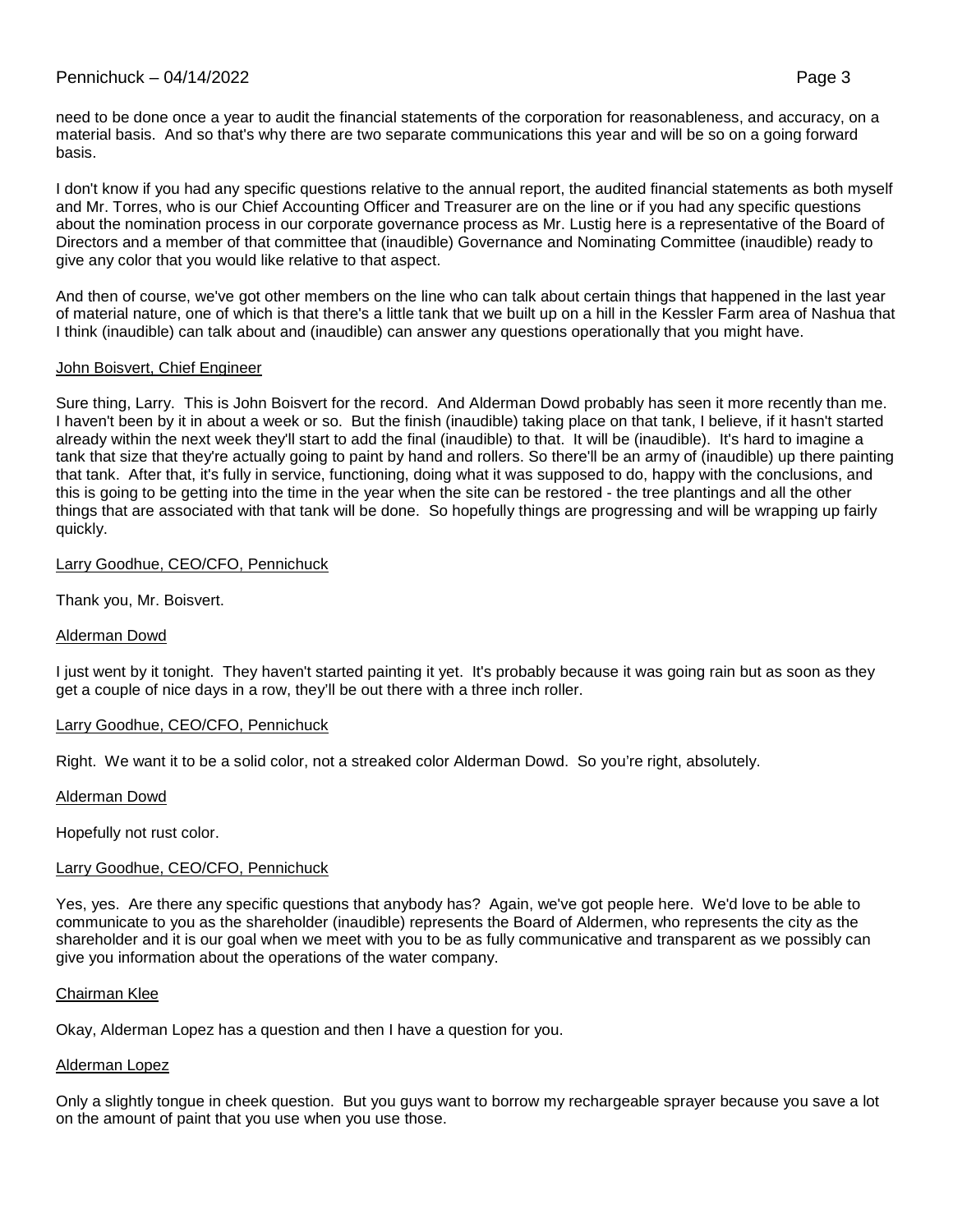## Larry Goodhue, CEO/CFO, Pennichuck

We opted not to spray because the overspray on people's cars and apartments might be a problem.

### Alderman Dowd

Definitely.

## Alderman Lopez

It's probably not that strong but all right.

## Alderman O'Brien

We might take Alderman Lopez's graciousness on the barriers. Maybe that'll (inaudible).

## Alderman Lopez

But just to clarify for anybody who's listening, the battery powered sprayers are much lower power than the plug in ones. So that is a benefit when it comes to overspray. But for some things like the berries, it also means it'll take him like ten times as longer.

## Chairman Klee

Mr. Goodhue it's always a question that I fear asking but at the same time, we have often the public does not quite understand the sole shareholder and you have explained it to me over and over and I appreciate that. Many members of the public feel that because the city "owns it" or that's their opinion rather than the sole shareholder, we should be able to tell you all exactly what to do, and how to do it, and so on. And that's not how this works. This is a very unique situation that has never - it's a precedented situation and so on. Would you mind just give me a quick overview of that if you don't mind so much.

### Larry Goodhue, CEO/CFO, Pennichuck

Sure I'd be happy to and I'll ask Mr. Lustig to add color where I might miss some things.

January 25, 2012 was a seminal date in the history of Pennichuck Corporation and the City of Nashua. And that on that date, the City of Nashua became the sole shareholder of Pennichuck Corporation, which is the parent corporation and the consolidated group, including three regulated water utilities – Pennichuck Water Works, Pennichuck East Utility, Pittsfield Aqueduct Company, as well as an unregulated contract management services company called "Pennichuck Water Service Company", and a legacy real estate holding company called "The Southwood Corporation", which at this juncture is just a shell corporation because all the protected lands have either been made in Pennichuck Water Works or transferred up into the Pennichuck Corporation, the corporation with the city owns. That transaction Pennichuck Corporation out of public company status.

Prior to January 25, 2012, we were a publicly traded company on the NASDAQ Exchange, and public company shareholders, and where it is an expectation as a utility that you're not only a profitable entity but you're an entity generating dividend as a utility. That's an expectation as a utility as a publicly traded company or what is called "an investor owned utility". The transaction (inaudible) January 22, 2012 was the result of a negotiated settlement between the city and Pennichuck Corporation to complete this transaction and was a negotiated settlement over a nearly decade long dispute between the corporation and the city. That eminent domain proceeding went all the way through the Public Utilities Commission, which ruled on the taking was check (inaudible) appealed all the way up to New Hampshire State Supreme Court who remanded it back down to the Public Utilities Commission who upheld their decision. And that decision is a win and a lose and a lose and a win. And it was a win for the city that they were allowed to take the corporation but at a price that was far in excess of what the city wanted to purchase and did not (inaudible) the assets of the corporation that they wish to obtain.

It was a loss for the corporation in that the city was allowed to take the company in eminent domain. But then (inaudible) this wasn't going to happen. So it really forced the parties to the table to negotiate a settlement. As a result of negotiated settlement, the corporation is still a private corporation with a municipal shareholder. It is a unique entity in the State of New Hampshire and in the entire country. A specific law was put under the books for the State of New Hampshire under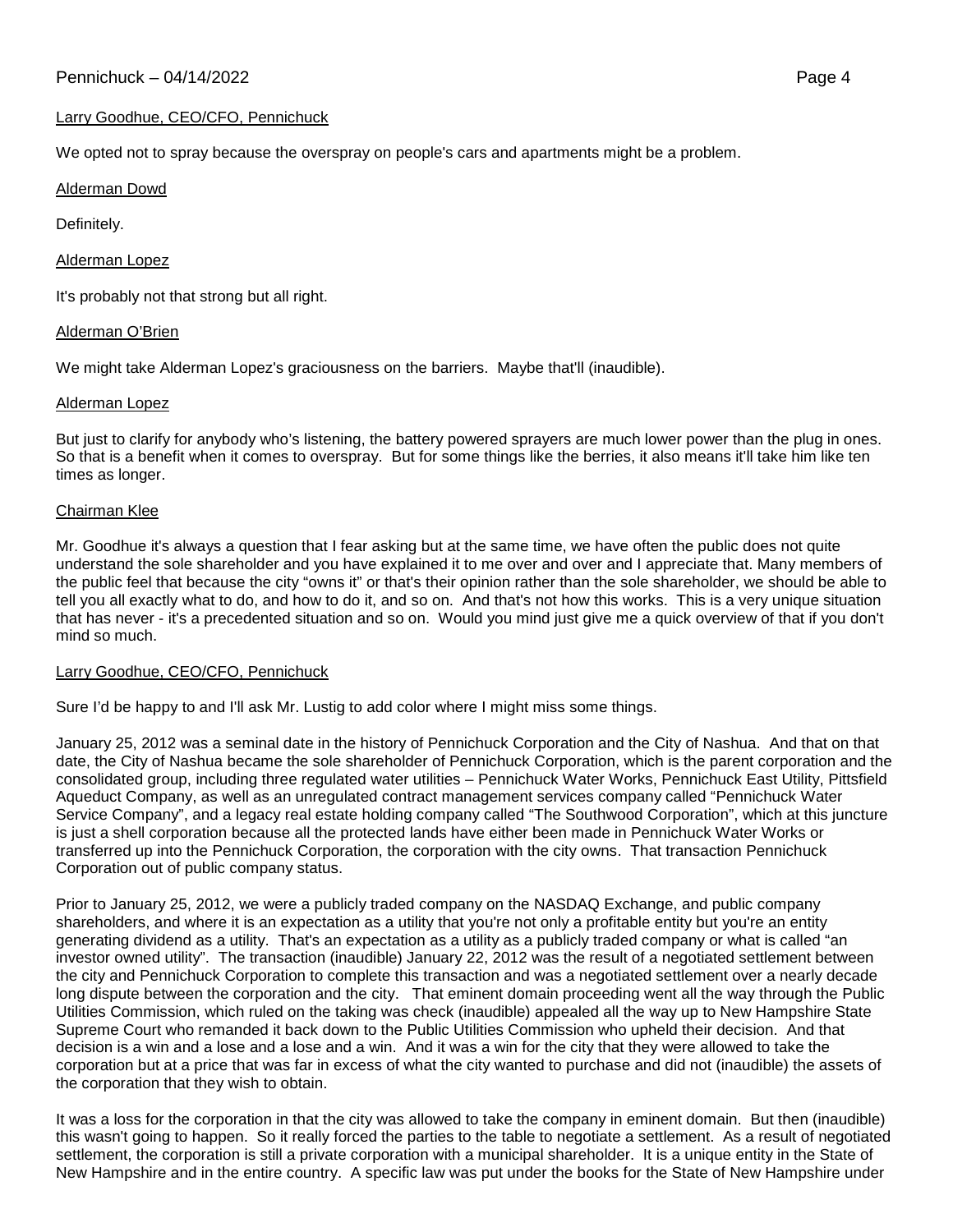the eminent domain statutes, specifically naming the city and Pennichuck Corporation and this transaction. This whole law was brought in place in order to allow this to happen where a municipality is a shareholder of a private corporation.

So as such, we are not a department of the city, we're not subject to the city's budget, we don't have the ability or taxing authority. We don't have to raise GEO bonds, you know, and support our activities there. We are totally debt dependent in order to fund the operations of the corporation based on that transaction. The city at that time raised \$150.6 million worth of bonds, revenue bonds, and those bonds are supported by revenues of the three regulated utilities within our group. We are also still subject to full regulation by the New Hampshire Public Utilities Commission (inaudible) corporation with the three regulated utilities serves part or all of 30 different communities within the State of New Hampshire not just the City of Nashua. We represent or are the public water supplier for virtually all of Nashua. There are some people in Nashua we have private wells and we serve part of 29 communities within the State within the Pennichuck Water Works Company, Pennichuck East Utility Company, or Pittsfield Aqueduct Company.

As such, everything that we do is subject to regulation on a financial basis from the Public Utilities Commission and everything we do relative to say, pre (inaudible) requirements, water quality water, water source protections, how we deal with anything from that environmental perspective is regulated by the New Hampshire Department of Environmental Services as well as the Environmental Protection Agency or EPA. So as a result, we are held to a very strict (inaudible) relative to everything we do. We can only adjust our rates as we go through filing petitions with the PUC and we must get approval (inaudible) any adjustments in our rates relative to either permanent rate changes and/or surcharges tied to our QC Act or our Qualified Capital Project Adjustment Charge, which is an annual surcharge tied to capital projects that are put in place every single year (inaudible) debt funded, so we have to have revenues to cover the debt service on those new assets as well as the rental property taxes on those who assets.

Mr. Boisvert this tank that was just constructed this last year. That tank cost \$4.4 million and that \$4.4 million dollars was a slice of the \$7 million that we put in place for PWW alone as well as we put in place about probably \$2 million worth of assets in place for Pennichuck East Utility and several hundred thousand dollars for Pittsfield Aqueduct. All of which was debt funded just for the year 2021. As a corporation (inaudible) very strongly about maintaining an ongoing program of infrastructure replacements. You need to continually monitor and replace aging infrastructure. The analogy I've used before for people that I think resonates as it kind of brings it down to a base level is if you have a house, paint your house once every couple of years, or maybe one (inaudible) type of years so every four years you got the whole house painted. Your house is always got a fresh coat of paint and you're (inaudible) maintaining the house. However if you go 20 years without painting the house, you don't just need to paint it in the 20 years, you're probably gonna have to reside it or make (inaudible) because everything is rotten and gone to pot per say so now all of a sudden your expenditures are much different expenditure.

So we have an ongoing placement program which John and his group monitor. We have an asset management program and we do comprehensive and proactive replacing aging infrastructure to make sure that we're constantly maintaining our system in compliance with all the regulations so that we can provide safe, clean drinking water. So hopefully (inaudible) answer but I think it's important to understand some of those factors. Mr. Lustig do you have anything to add to that?

### Jay Lustig, Representing Board Director

I think you covered it quite well Larry. It's always an education. Thank you.

### Chairman Klee

He's had to tell it so many times. I'm sure it's memorized and tattooed in his brain. Are there any questions here in the horseshoe?

### Alderman Dowd

Just a couple quick questions. One, I think I asked this question when we had a meeting not too long ago whether there was any more lines, piping, or anything they had a run across Tinker Road because we want to finish the paving of Tinker Road. That one section where you put the large pipe through back to the Pennichuck from the new tower?

### Larry Goodhue, CEO/CFO, Pennichuck

I'm gonna ask Mr. Boisvert to respond to that for you Alderman Dowd.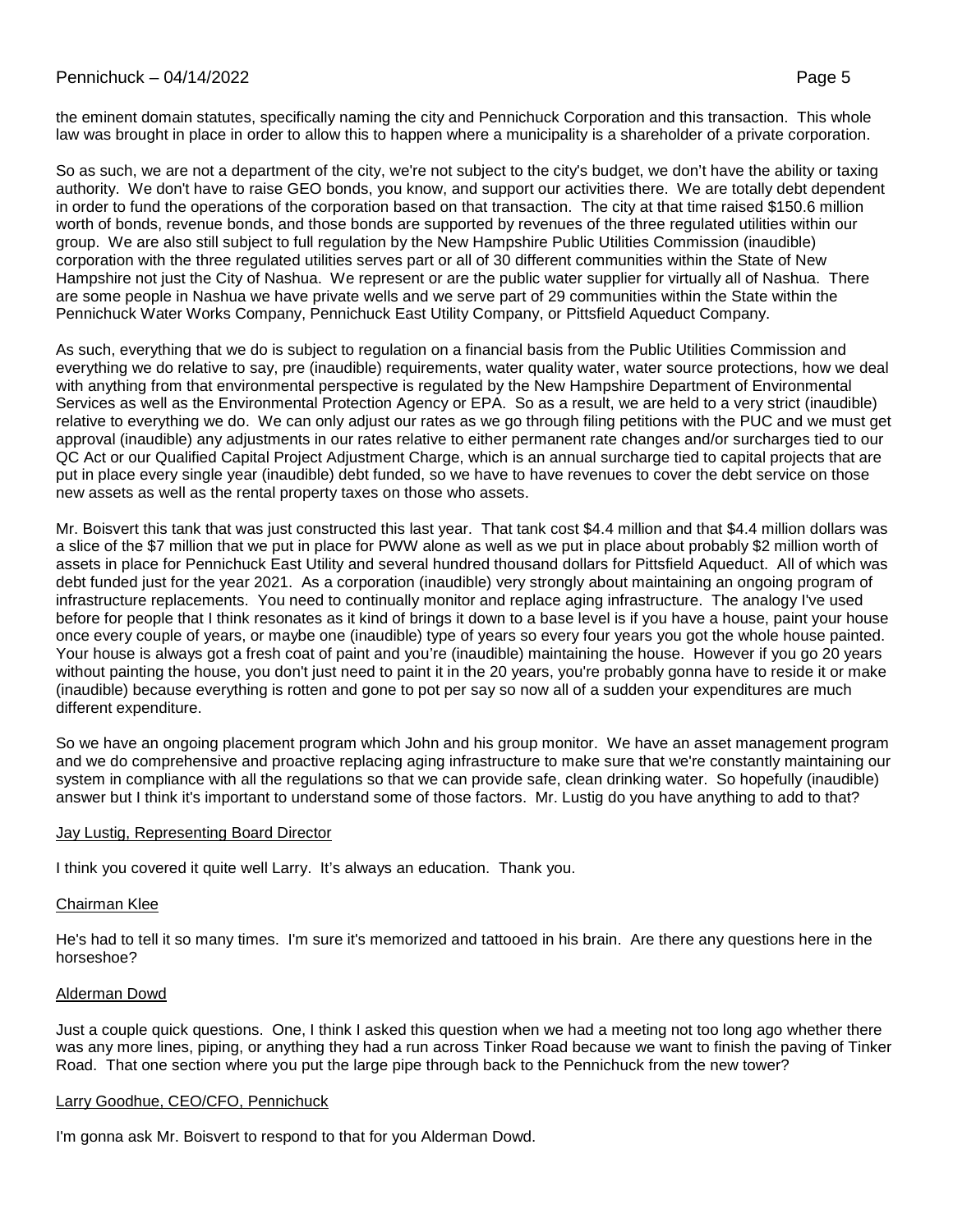# Pennichuck – 04/14/2022 Page 6

# Alderman Dowd

Okay.

## John Boisvert, Chief Engineer

Alderman Dowd – yeah that section where we worked which would be the east side of the highway. We're complete over there. So everything should be all set to go. I don't think there's a (inaudible) call but I don't think there's any residual work that's left there nor I are we planning any other immediate events along Tinker Road at this point in time.

## Alderman Dowd

Because if we pave it, you have a five year moratorium.

## John Boisvert, Chief Engineer

Absolutely.

Larry Goodhue, CEO/CFO, Pennichuck

We pay for the whole thing.

### Alderman Dowd

The other question I have is we have a master paving plan and we find out week to week what street is gonna be paved. Do you have an infrastructure schedule for any streets that you need to have piping that you stay ahead of the paving plan?

### John Boisvert, Chief Engineer

What we try to do is on a regular basis, our staff is meeting with your Department of Public Works staff. We cannot, you know - well I wish we could replace pipe at the same rate and speed that the city is paving their roads, but simply not the case from a level of effort we just couldn't do it. But what we are trying to do is that we have a plan that really is looking, you know, beyond three years out. We're keeping an eye on where major construction, other utilities, not only the city, but the gas company, telecom, and others and the city DPW staff has done a really good job at coordinating all of us so that we know where everybody is working. So we'll try to fit those in where we can.

Most of the piping, you know, the water main that we have that sort of life, you know, 70 - 80 years and some of our stuff has been in there over 140 years. So I think that, you know, when we look at this, we try to be ready to respond to the pavement but most of the time I will say this, you know, the city is much, much faster than we could keep up with both financially and physically to be able to replace our infrastructure.

### Larry Goodhue, CEO/CFO, Pennichuck

And Mr. Boisvert would you also say that if you identify – if the city has identified a street for paving that we know has got a near term need to replace or it's a criticality issue you do adjust your plans in accordance?

### John Boisvert, Chief Engineer

Yes, absolutely Larry. We want to take advantage of that because being in there all together it allows everybody to coordinate and really make sure it works efficiently, it's less costly for everybody, and are able to back in the day (inaudible) sometimes we find ourselves on top of each other. It allows us to really reorganize the buried infrastructure in the streets and make sure that there's room for everybody to do their thing.

Alderman Dowd

Thank you.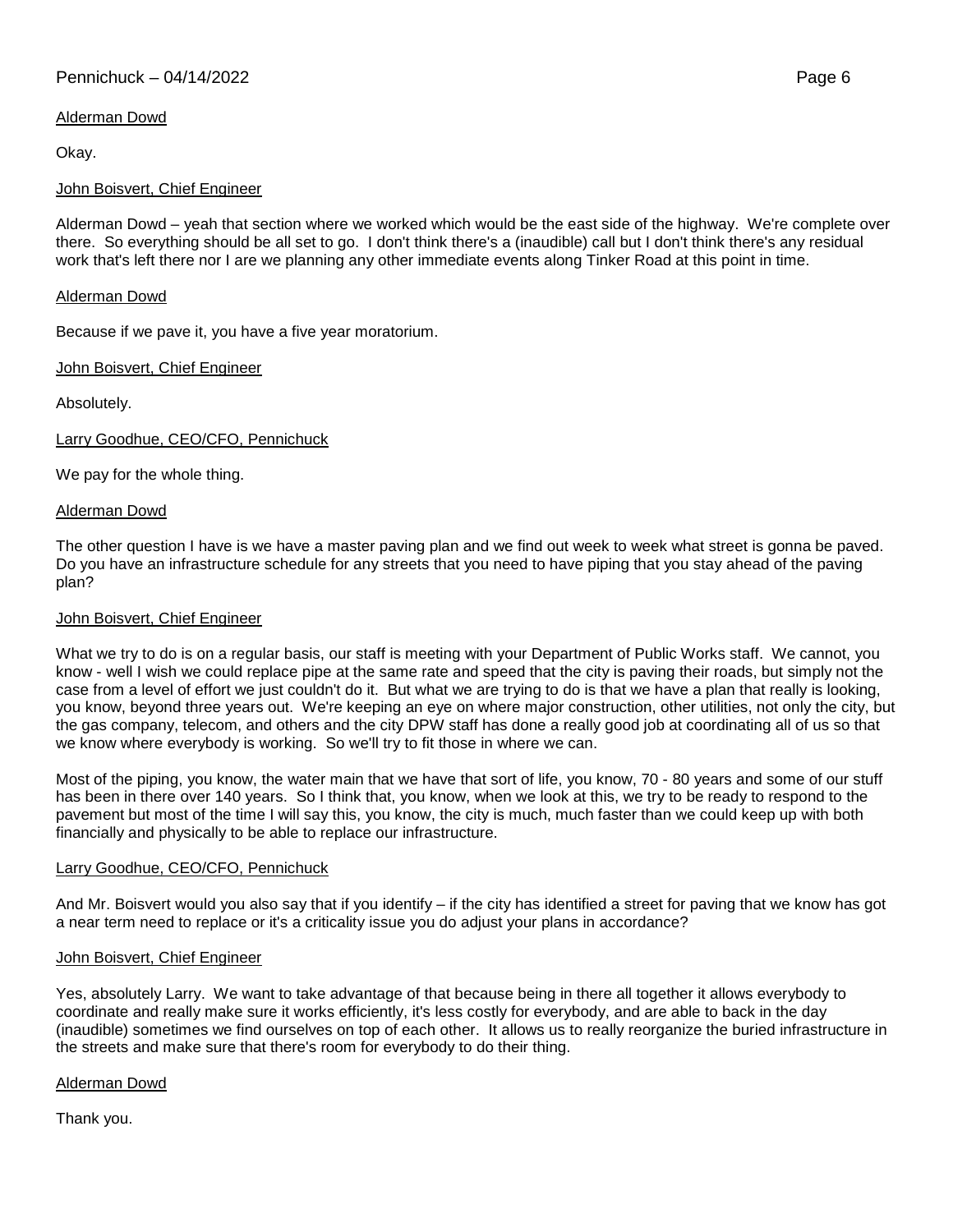# Chairman Klee

I just want to add per our last meeting, I think, Mr. Goodhue you talked about our sewer project and you've been working with our Public Works because your pipes and our sewer pipes are kind of like on top of each other. So you have been moving some of yours in accordance towards it so I do know that you are working hand in glove with Public Works to make sure that you're there and while the hole is open, you might as well fix it then and save having to do second dig.

## Larry Goodhue, CEO/CFO, Pennichuck

That action becomes a higher area of criticality Alderman Klee because if they're doing sewer replacement near our water mains, it makes our water mains then an unstable situation and that would be really problematic. So that's actually more critical Mr. Boisvert would you (inaudible) then the paving program?

## John Boisvert, Chief Engineer

That's correct, Larry. One of the things in our asset management program that rates vary heavily it's the proximity (inaudible) or main to the existence source. Generally both those two utilities have been in the ground for some time. So what we look at there, we look at the city's materials there, you know, the depths, and a whole number of things and we are able to rate and score our infrastructure and prioritize based on where we think or where we might know that it's likely that the city will be moving towards. Maybe not in the next year or two, but certainly, you know, 5, 10, or 15 years down the road. So those things will stack up in our in our priority list.

## Chairman Klee

Thank you very much and I appreciate the explanation on all points of that. I know it's a long - and I've heard Mr. Goodhue tell the same thing over and over again and every time I get a little new piece of knowledge that makes me understand a little bit better. I've been doing this now for five years. So I'm sure that those that are new to it, it sounds like a foreign language but it is a very unique, unique situation. I appreciate you working with our Public Works.

Are there any other questions here? No. Okay. I think I had skipped that and I do want to make the comment. Our wonderful administrative person gave us this outline and it was my fault that I did not read it properly. So I want everybody to know that she did a phenomenal job as always and it was my stumbling here that did that.

### Alderman Lopez

Nobody's going to impeach you.

Chairman Klee

You mean nobody wants to sit here?

Alderman Lopez

Nope.

### Chairman Klee

No but I just wanted her to know that she's doing a great job. So there is no new business.

# UNFINISHED BUSINESS – None

NEW BUSINESS – RESOLUTIONS - None

NEW BUSINESS – ORDINANCE - None

# GENERAL DISCUSSION

# Chairman Klee

Mr. Goodhue did any of your staff or yourself want to add anything more?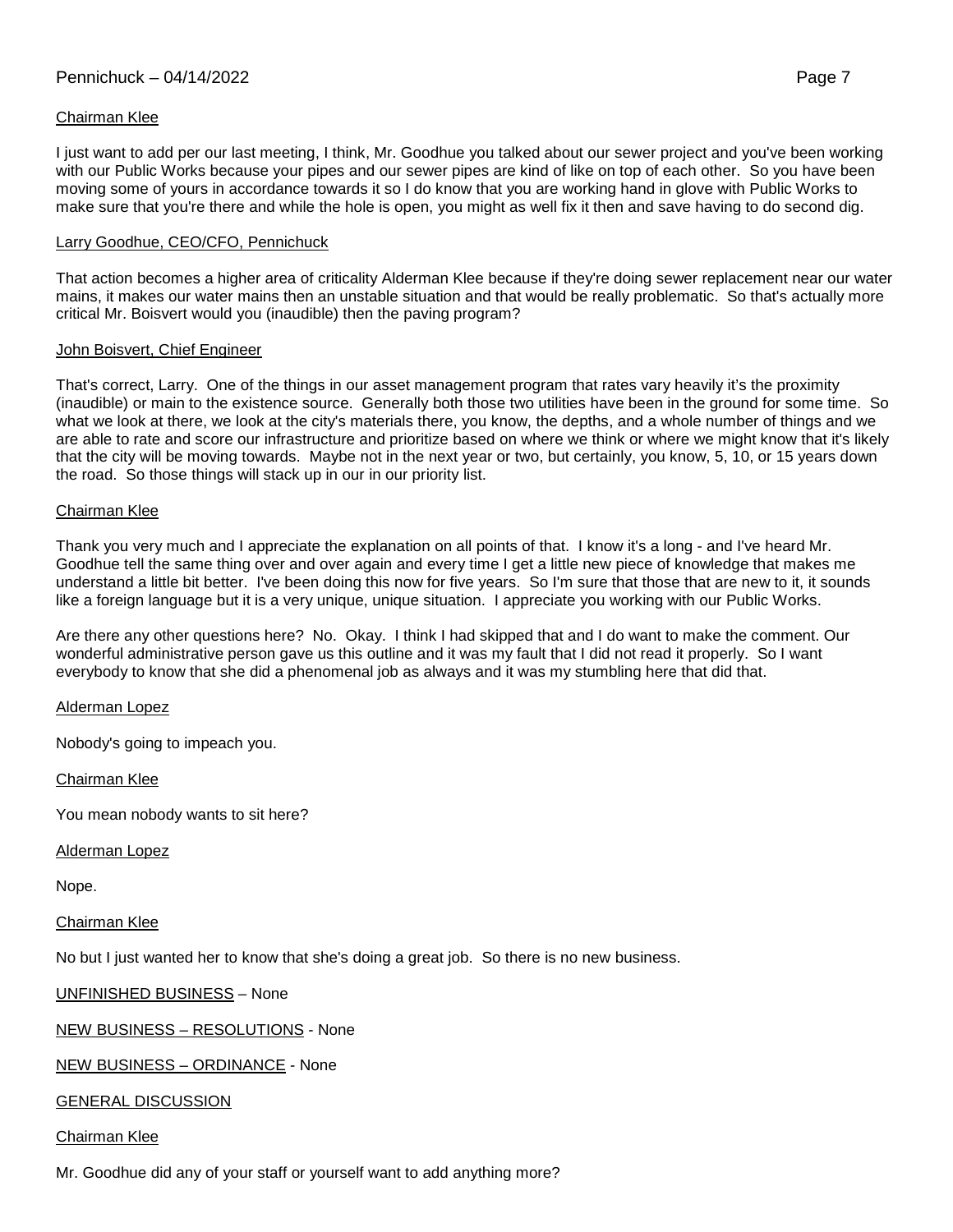# Larry Goodhue, CEO/CFO, Pennichuck

Unless you've got any specific questions. Mr. Ware is there anything specific you would want to share?

## Donald Ware, COO, Pennichuck

Not at this time.

Larry Goodhue, CEO/CFO, Pennichuck

Thank you. Mr. Torres?

## George Torres, Corporate Controller and Treasurer

No, Larry unless anyone has any specific questions regarding the 2021 audit results. I have nothing to add.

## Larry Goodhue, CEO/CFO, Pennichuck

Great, thank you. Mr. Lustig would you like to add?

## Jay Lustig, Representing Board Directors

Not unless there are questions regarding the selection of Board members of the way (inaudible).

## Larry Goodhue, CEO/CFO, Pennichuck

Great, thank you. I think Mr. Boisvert and I have talked enough probably so we're probably all set right John?

### Chairman Klee

I can appreciate that. Is there any other questions or comments here?

I did want to thank you very much again and I also wanted to state Mr. Goodhue from our last meeting when we talked about water pressure and so on and you don't know what you don't know. I made it very clear too and I'd like to repeat it all the time to the public. If there are any issues rather than Facebook complain or even complain to your neighbor, contact Pennichuck Water. Get on their website, the phone number is there. Let them know exactly what's happening and you guys have revamped the system so even those renters can call in and get it adequately so that you do have a history of what's happening. So I appreciate you guys doing that and I want the public just to remember that it's better to get the job done by going to the source than just to complain about it. So thank you so much.

### PUBLIC COMMENT - None

### REMARKS BY THE ALDERMEN

### Alderman O'Brien

Yeah just want to congratulate Alderman Lopez for volunteering to be the Clerk.

### Alderman Lopez

Already updating my resume.

### Alderman O'Brien

I did it before. It's a very rewarding job. So thank you, Alderman Lopez and Madam Chair, fine job.

I just want to wish everybody we're coming into a holiday season so to my Jewish friends, the best of Passover and Happy Easter to everybody else. So thank you.